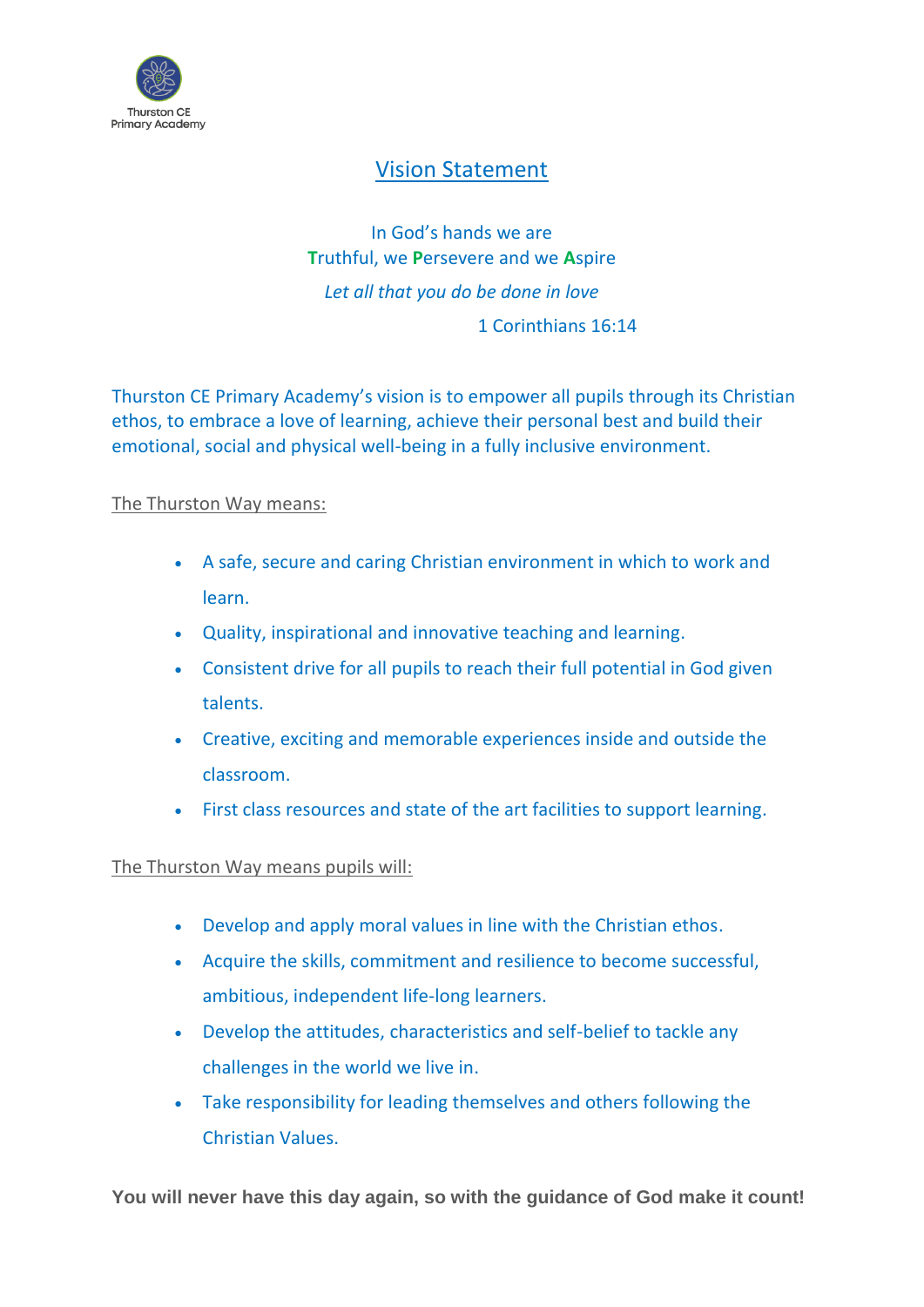

- Be active members who contribute to the school and wider community.
- Receive recognition and praise for their efforts and achievements in all areas of school life.
- Be recognised as individuals.
- Appreciate and celebrate diversity.
- Develop good relationships and lasting friendships.
- Enjoy their time at school.

The Thurston Way means staff will:

- Share the vision of the school.
- Deliver an inspiring creative curriculum, empowering pupils to develop their knowledge and skills to progress and achieve their aspirations.
- Be committed, enthusiastic and have a sense of fulfilment.
- Be a cohesive group with time and opportunities to develop partnerships and relationships with others within school.
- Receive innovative, developmental and effective training.
- Have opportunities to develop and fulfil their potential in leading the school and their own professional development.
- Be supported, cared for, challenged and valued.
- Feel trusted and empowered to take risks in the classroom.
- Participate in, contribute to and benefit from partnerships beyond the school.